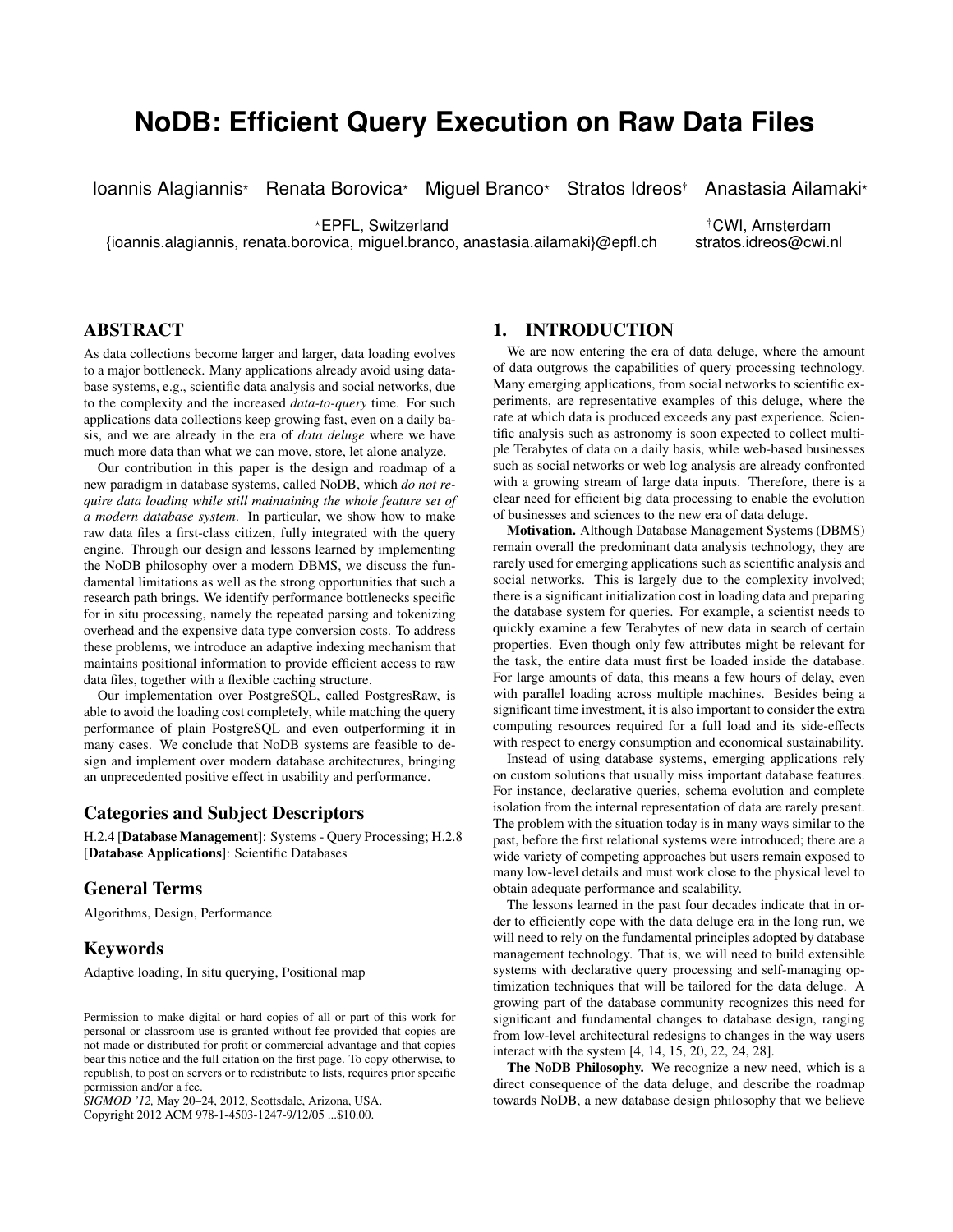will come to define how future database systems are designed. The goal of the NoDB philosophy is to make database systems more accessible to the user by eliminating major bottlenecks of current state-of-the-art technology that increases the data-to-query time. The data-to-query time is of critical importance as it defines the moment when a database system becomes usable and thus useful. There are fundamental processes in modern database architectures that represent a major bottleneck for data-to-query time. The NoDB philosophy changes the way a user interacts with a database system by eliminating one of the most important bottlenecks, i.e., data loading. We advocate in situ querying as the principal way to manage data in a database and propose extending traditional query processing architectures to work in situ.

Querying directly raw files, i.e., without loading, has long been a feature of database systems. For instance, Oracle calls this feature external tables. Unfortunately, such features are hardly sufficient to satisfy the data deluge demands, since they repeatedly scan entire files for every query. Instead, we propose to redesign the query processing layers of database systems to incrementally and adaptively query raw data files directly, while automatically creating and refining auxiliary structures to speed up future queries.

Adaptive Data Loads. We presented the idea of adaptive data loads, as an alternative to full a priori loading in an earlier vision paper [15]. This paper makes numerous and significant contributions, towards demonstrating the feasibility and the potential of that vision. Using a mature and complete implementation over a modern row-store database system, we identify and overcome fundamental limitations in NoDB systems. Most importantly, we show how to make raw files first-class citizens without sacrificing query processing performance. We also introduce several innovative techniques such as selective parsing, adaptive indexing structures that operate on the raw files, caching techniques and statistics collection over raw files. Overall, we describe how to exploit current row-stores to conform to the NoDB philosophy, identifying limitations and opportunities in the process.

Contributions. Our contributions are as follows.

- *•* We convert a traditional row-store (PostgreSQL) into a NoDB system (PostgresRaw), and discover that the main bottleneck is the repeated access and parsing of raw files. Therefore, we design an innovative adaptive indexing mechanism that makes the trip back to the raw data files efficient.
- *•* We demonstrate that the query response time of a NoDB system can be competitive with a traditional DBMS. We show that PostgresRaw provides equivalent or faster access on the TPC-H dataset (scale factor 10) compared to PostgreSQL, even without prior data loading.
- *•* We show that NoDB systems provide quick access to the data under a variety of workloads (micro-benchmarks) as well as different file formats. PostgresRaw query performance improves adaptively as it processes additional queries and it quickly matches or outperforms traditional DBMS, including MySQL and PostgreSQL.
- *•* We describe opportunities with the NoDB philosophy, as well as challenges, identifying fundamental overheads such as data type conversion.

The rest of the paper is organized as follows. Section 2 discusses related work and distinguishes it from the NoDB philosophy. Section 3 presents straw-man approaches to support in situ query processing and describes the key concepts of this philosophy. Section 4 presents our NoDB prototype, called PostgresRaw, emphasizing the key changes required to turn a modern row-store DBMS into a NoDB system. Section 5 presents a thorough experimental evaluation demonstrating the behavior and potential of NoDB systems. Section 6 presents the trade-offs that in situ querying brings, while Section 7 explains the research opportunities arising from such an approach. Finally, Section 8 concludes the paper.

# 2. RELATED WORK

The NoDB philosophy draws inspiration from several decades of research on database technology and it is related to a plethora of research topics. In this section, we discuss some topics such as auto tuning tools, adaptive indexing, information extraction and external files and their relation to the NoDB philosophy.

Auto-tuning. The NoDB philosophy advocates for minimizing or eliminating the data-to-query time, which is also the goal of auto-tuning tools. Every major database vendor offers offline indexing features, where an auto tuning tool performs offline analysis to determine the proper physical design including sets of indexes, statistics and views to use for a specific workload [1, 2, 3, 5, 7, 9, 10, 25, 29, 30]. More recently, these ideas have been extended to support online indexing [6, 27], hence removing the need to know the workload in advance. The workload is discovered onthe-fly, with periodic reevaluations of the physical design. These techniques are a significant step forward, but still require all data to be loaded in advance.

Adaptive Indexing. Database cracking and adaptive indexing introduce the notion of incrementally refining the physical design by following and matching the workload patterns [11, 12, 13, 16, 17, 18, 19]. This shares the adaptive goal of the NoDB philosophy, where each query is seen as an advice on how to refine indexes. Nonetheless, similarly to the previous case, existing adaptive indexing techniques also require all data to be loaded up front.

External Files. Most modern database systems offer the ability to query raw data files directly with SQL, i.e., without loading data, similarly to our approach. External files, however, can only access raw data with no support for advanced database features such as DML operations, indexes or statistics. Therefore, external files require every query to access the entire raw data file, as if no other query did so in the past. In fact, this functionality is provided mainly to facilitate data loading tasks and not for regular querying. NoDB systems, however, provide incremental data loading, on-the-fly index creation and caching to assist future queries and drastically improve performance.

Information Extraction. Information extraction techniques have been extended to provide direct access to raw text data [21], similarly to external files. The difference from external files is that raw data access relies on information extraction techniques instead of directly parsing raw data files. These efforts are motivated by the need to bridge multiple different data formats and make them accessible via SQL, usually by relying on wrappers [26].

In situ Processing. Several researchers have recently identified the need to reduce data analysis time for very large data processing tasks [4, 8, 14, 15, 22, 23, 28]. For instance, Idreos et al. [15] present a vision towards such a system, based on adaptive data loads. The current paper, however, makes important advances to these goals by (a) presenting a complete system prototype, (b) introducing novel data structures to index raw files, hence making raw files first-class citizens in the DBMS, (c) tightly integrating adaptive loads, caching and indexing while implementing in situ access into a modern DBMS, (d) identifying fundamental limitations and opportunities, and (e) showing detailed benchmarks, specifically tailored to address unique performance charac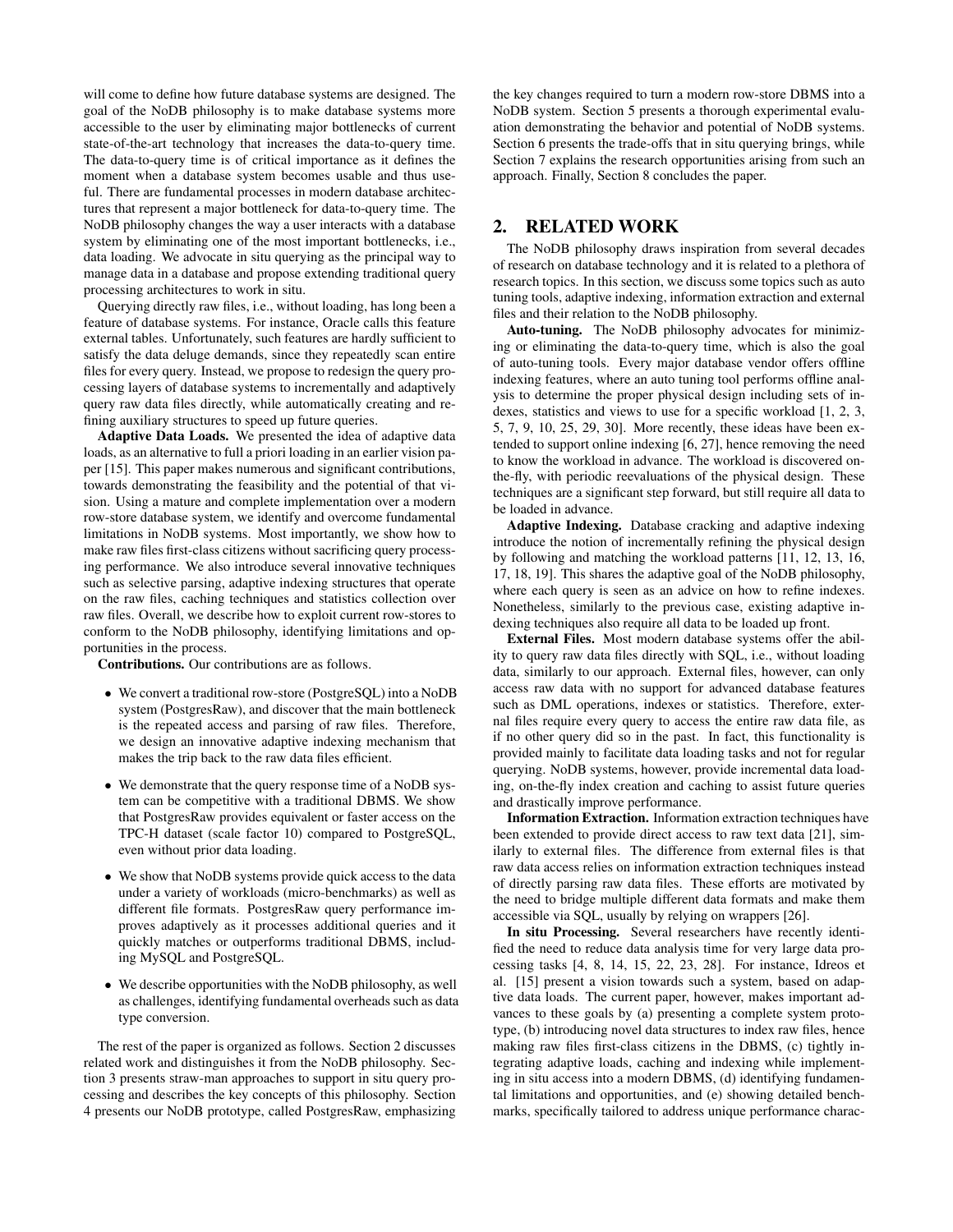teristics of an in situ system, as well as highlighting key features and proposing guidelines for future in situ designs.

# 3. QUERYING RAW DATA

In this section, we introduce the NoDB philosophy. We first adopt a straw-man approach to in situ query processing, where every query relies exclusively on raw files for query processing. Then, we address the weaknesses of the straw-man approach by introducing the core concepts of NoDB that enable efficient access to raw data. The design of PostgresRaw is presented in the next section.

Typical Storage and Execution. A row-store DBMS organizes data in the form of tuples, stored sequentially one tuple after the other in the form of slotted pages. Each page contains a collection of tuples as well as additional metadata information to help in-page navigation. These pages are created during the loading process. Before being able to submit queries, the data must first be loaded, which transforms it from the raw format to the database page format. During query processing the system brings pages into memory and processes the tuples. In order to create proper query plans, i.e., to decide the operators and their order of execution, an optimizer is used, which exploits previously collected statistics about the data. A query plan can be seen as a tree where each node is a relational operator and each leaf corresponds to a data access method. The access methods define how the system accesses the tuples. Each tuple is then passed one-by-one through the operators of a query plan. The NoDB philosophy needs to be integrated with the aforementioned design for efficient and adaptive query execution.

#### 3.1 Straightforward Approaches

We describe two straightforward ways to directly query raw data files. The first approach is to simply run the loading procedure whenever a relevant query arrives: when a query referring to table *R* arrives, only then load table *R*, and immediately evaluate the query over the loaded data. Data may be loaded into temporary tables that are immediately discarded after processing the query, or it may be loaded into persistent tables stored on disk. These approaches however, significantly penalize the first query, since creating the complete table before evaluating the query implies that the same data needs to be accessed twice, once for loading and once for query evaluation.

A better approach is to tightly integrate the raw file accesses with the query execution. This is accomplished by enriching the leaf operators of the query plans, e.g., the *scan* operator, with the ability to access raw data files as well as binary data. Therefore, the *scan* operator tokenizes and parses a raw file on-the-fly, creates the tuples and passes them to the remaining of the query plan. The key difference is that data parsing and processing occur in a pipelined fashion, i.e., the raw file is read from disk in chunks and once a tuple or a group of tuples is produced, the *scan* immediately passes those tuples upstream. From an engineering point of view, this calls for an integration of the loading code with the scan code.

Both straw-man techniques require that the proper schema be known a priori; the user needs to declare the schema and mark all tables as in situ tables. We maintain this assumption, as automated schema discovery is a well-studied problem orthogonal to the work presented here. Other than that, both techniques represent a straightforward implementation of in situ query processing; they do not require significant new technology other than a careful integration of existing loading procedures with query processing.

Limitations of Straightforward Approaches. The approaches discussed above are essentially similar to the external files functionality offered by modern database systems such as Oracle and MySQL. Such solutions are not viable for extensive and repeated



Figure 1: Improving user interaction with NoDB

query processing. For example, if data is not kept into persistent tables, then every future query needs to perform loading from scratch, which is a major overhead. This is the default setting and usage of external files. Materializing loaded data into persistent tables however, forces a single query to incur all loading costs. Therefore, such approaches are only viable if a user needs to fire a single or very reduced number of queries.

Neither straw-man technique allows the implementation of important database systems functionality. In particular, given that data is not loaded, there is no mechanism to exploit indexing; modern database systems do not support indexes on raw data. Without index support, query plans for straw-man techniques rely only on full scans, incurring a significant performance degradation compared to a DBMS with loaded data and indexes. In addition, the optimizer cannot exploit any statistics, since statistics in a modern DBMS are created only after data is loaded. Again, without statistics the query plans are poor, with suboptimal choices of operator order or algorithms to use. The lack of statistics and indexing means that straw-man techniques do not provide query processing comparable to a modern DBMS and any time gained by skipping data loading is lost after only a few queries.

Even though in situ features such as external files are important for the users, current implementations are far from the NoDB vision of providing an *instant gateway to the data*, without losing the performance advantages achieved by modern DBMS.

#### 3.2 The NoDB Philosophy

The NoDB philosophy aims to provide in situ access with query processing performance that is competitive with a database system operating over previously loaded data. In other words, the vision is to completely shed the loading costs, while achieving or improving the query processing performance of a traditional DBMS. Such performance characteristics make the DBMS usable and flexible; a user may only think about the kind of queries to pose and not about setting up the system in advance and going through all the initialization steps that are necessary today.

The design we propose in the rest of this paper takes significant steps in identifying and eliminating or greatly minimizing initialization and query processing costs that are unique for in situ systems. The target behavior is visualized in Figure 1. It illustrates an important aspect of the NoDB philosophy; even though individual queries may take longer to respond than in a traditional system, the data-to-query time is reduced, because there is no need to load and prepare data in advance or to fine tune the system when different queries arrive. In addition, performance improves gradually as a function of the number of queries processed.

New Challenges of NoDB systems. The main bottleneck of in situ query processing is the access to raw data. Our experiments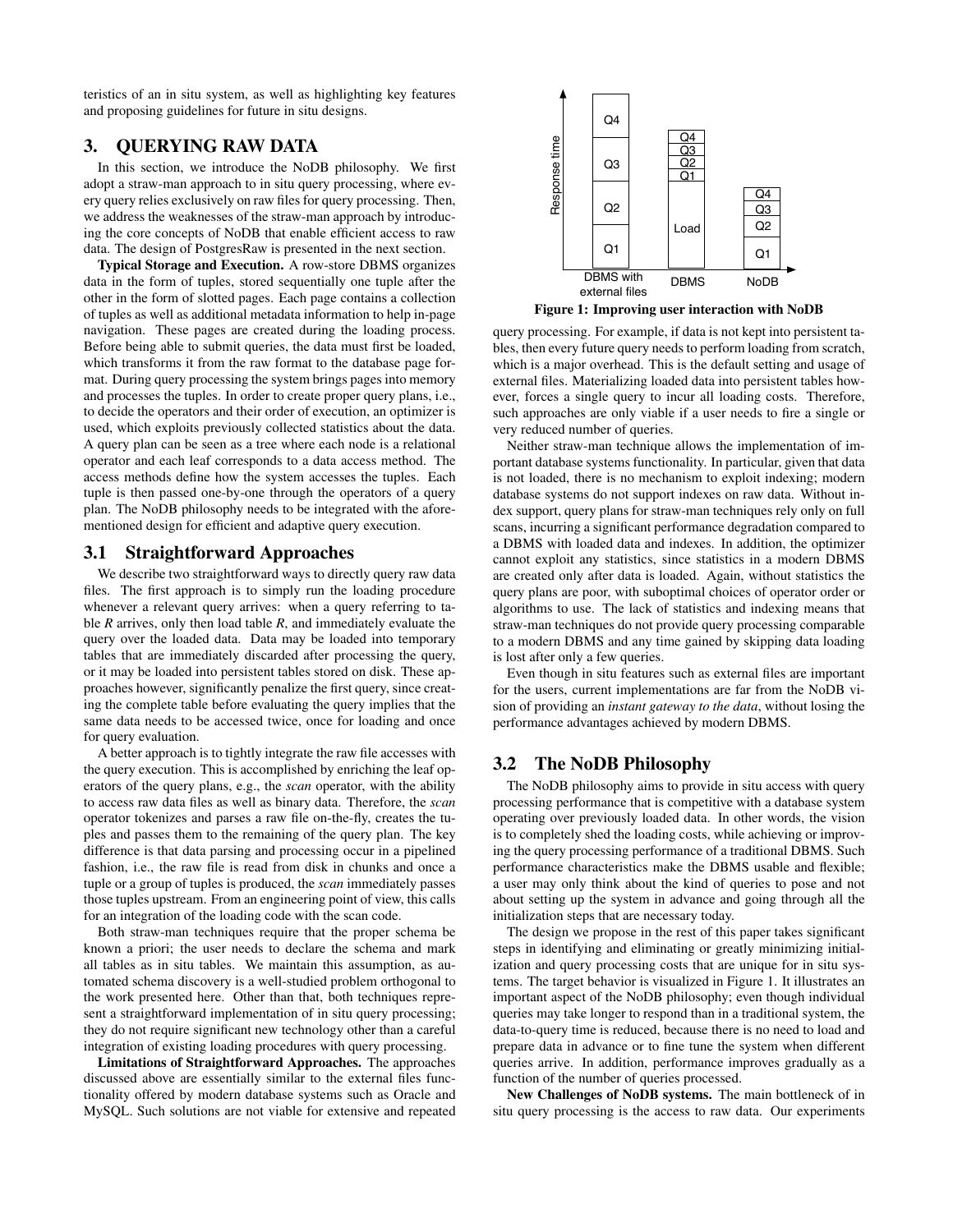demonstrate that the costs involved in raw data access significantly deteriorate query performance. In a traditional DBMS, parsing raw data files is more expensive than accessing database pages. The NoDB philosophy aims at making raw data a first-class citizen, integrating raw data access in an abstract way into the query processing layer, allowing query processing without a priori loading. However, a NoDB system can only be useful and attractive in practice if it achieves performance levels comparable to a modern DBMS. Therefore, the main challenge for a NoDB system is to minimize the cost of accessing raw data.

From a high level point of view, we distinguish between two directions; the first one aims at minimizing the cost of raw data access through the careful design of data structures that can speedup such accesses; the second one aims at selectively eliminating the need for raw data access by careful caching and scheduling raw data accesses. The final grand challenge is to come up with a seamless design that integrates such features into a modern DBMS.

# 4. POSTGRESRAW: BUILDING NODB IN POSTGRESQL

In this section, we discuss the design of our NoDB prototype, called PostgresRaw, implemented by modifying PostgreSQL 9.0. We show how to minimize parsing and tokenizing costs within a row-store engine via selective and adaptive parsing actions. In addition, we present a novel raw file indexing structure that adaptively maintains positional information to speed-up future accesses on raw files. Finally, we present caching, exploitation of statistics in PostgresRaw and discuss updates. The ideas described in this section can be used as guidelines for turning modern row-stores into NoDB systems.

In the remaining of this section we assume that raw data is stored in comma-separated value (CSV) files. CSV files are challenging for an in situ engine and a very common data source, presenting an ideal use case for PostgresRaw. Since data is stored in a characterbased encoding such as ASCII, conversion is expensive and fields are variable length. Handling CSV files requires a wider combination of techniques than handling e.g. well-defined binary files, which could be similar to database pages.

#### 4.1 On-the-fly Parsing

We first discuss aspects related to on-the-fly raw file parsing and essential features such as selective parsing and tuple formation. We later describe the core PostgresRaw components.

Query plans in PostgresRaw. When a query submitted to PostgresRaw references relational tables that are not yet loaded, PostgresRaw needs to access the respective raw file(s). PostgresRaw overrides the *scan* operator with the ability to access raw data files directly, while the remaining query plan, generated by the optimizer, works without changes compared to a conventional DBMS.

Parsing and Tokenizing Raw Data. Every time a query needs to access raw data, PostgresRaw has to perform parsing and tokenization. In a typical CSV structure, each CSV file represents a relational table, each row in the CSV file represents a tuple of a table and each entry in a row represents an attribute value of the tuple. During parsing, PostgresRaw needs first to identify each tuple, or row in the raw file. This requires finding the end-of-line delimiter, which is determined by scanning each character, one by one, until the end-of-line delimiter is found. Once all tuples have been identified, PostgresRaw must then search for the delimiter separating different values in a row (which is usually a comma for CSV files). The final step is to transform those characters into their proper binary values depending on the respective attribute type. Having the binary values at hand, PostgresRaw feeds those values in a typical DBMS query plan. Overall, these extra parsing and tokenizing actions represent a significant overhead that is unique for in situ query processing; a typical DBMS performs all these steps at loading time and directly reads binary database pages during query processing.

Selective Tokenizing. One way to reduce the tokenizing costs is to abort tokenizing tuples as soon as the required attributes for a query have been found. This occurs at a per tuple basis. For example, if a query needs the 4th and 8th attribute of a given table, PostgresRaw needs to only tokenize each tuple of the file up to the 8th attribute. Given that CSV files are organized in a rowby-row basis, selective tokenizing does not bring any I/O benefits; nonetheless, it significantly reduces the CPU processing costs.

Selective Parsing. In addition to selective tokenizing, Postgres-Raw also employs selective parsing to further reduce raw file access costs. PostgresRaw needs only to transform to binary the values required for the remaining query plan. Consider again the example of a query requesting the 4th and 8th attribute of a given table. If the query contains a selection on the 4th attribute, PostgresRaw must convert all values of the 4th attribute to binary. However, Postgres-Raw with selective parsing delays the binary transformation of the 8th attribute on a per tuple basis, until it knows that the given tuple qualifies. The last is important since the transformation to binary is a major cost component in PostgresRaw.

Selective Tuple Formation. To fully capitalize on selective parsing and tokenizing, PostgresRaw also applies selective tuple formation. Therefore, tuples are not fully composed but only contain the attributes required for a given query. In PostgresRaw, tuples are only created after the *select* operator, i.e. after knowing which tuples qualify. This also requires carefully mapping of the current tuple format to the final expected tuple format.

Overall selective tokenizing, parsing and tuple formation help to significantly minimize the on-the-fly processing costs, since PostgresRaw parses only what is necessary to produce query answers.

# 4.2 Indexing

Even with selective tokenizing, parsing and tuple formation, the cost of accessing raw data is still significant. This section introduces an auxiliary structure that allows PostgresRaw to compete with a DBMS with previously loaded data. This auxiliary structure is a positional map, and forms a core component of PostgresRaw.

Adaptive Positional Map. We introduce the adaptive positional map to reduce parsing and tokenizing costs. It maintains low level metadata information on the structure of the flat file, which is used to navigate and retrieve raw data faster. This metadata information refers to positions of attributes in the raw file. For example, if a query needs an attribute *X* that is not loaded, then PostgresRaw can exploit this metadata information that describes the position of *X* in the raw file and jump directly to the correct position without having to perform expensive tokenizing steps to find *X*.

Map Population. The positional map is created on-the-fly during query processing, continuously adapting to queries. Initially, the positional map is empty. As queries arrive, PostgresRaw adaptively and continuously augments the positional map. The map is populated during the tokenizing phase, i.e., while tokenizing the raw file for the current query, PostgresRaw adds information to the map. PostgresRaw learns as much information as possible during each query. For instance, it does not keep maps only for the attributes requested in the query, but also for attributes tokenized along the way; e.g. if a query requires attributes in positions 10 and 15, all positions from 1 to 15 may be kept.

Storage Requirements. In general, we expect variable-length attributes in raw format, i.e., the same attribute *X* appears in dif-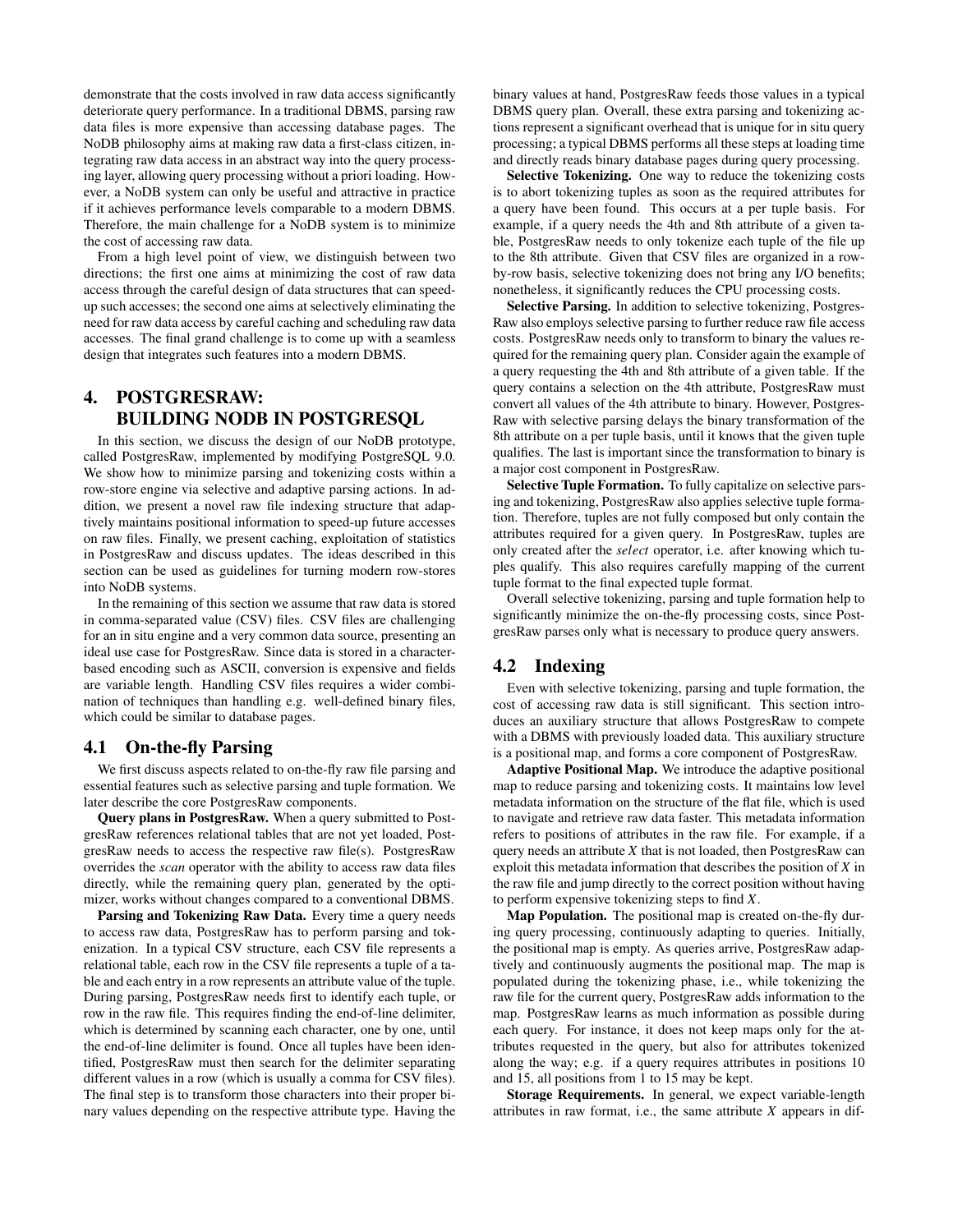



ferent positions in different tuples. The requirement to support variable-length attributes demands the positional map to store positions for every tuple in a table. To minimize the storage requirements, PostgresRaw uses run-length encoding to store its positions. Holding relative positions reduces storage requirements per position and is compatible with how row-store databases process data, i.e., one tuple at a time.

Storage Format. The dynamic nature of the positional map requires a physical organization that is easy to update. It must also incur low cost, to minimize its overhead during query execution. To achieve efficient reads and writes, the PostgresRaw positional map is implemented as a collection of chunks, partitioned vertically and horizontally. Each chunk fits comfortably in the CPU caches, allowing PostgresRaw to efficiently acquire all information regarding several attributes and tuples with a single access. The map can also be extended by adding more chunks either vertically (i.e., adding positional information about more tuples of already partially indexed attributes) or horizontally (i.e., adding positional information about currently non-indexed attributes). Figure 2 shows an example of a positional map, where the attributes do not necessarily appear in the map in the same order as in the raw file. The positional map does not mirror the raw file. Instead, it adapts to the workload, keeping in the same chunk attributes accessed together during query processing.

Scheduling Map Accesses. In addition, PostgresRaw maintains a higher level data structure, a plain array, which contains the order of attributes in the map in respect to their order in the file. It is used by PostgresRaw to quickly determine the position of a given attribute in the positional map and the order in which multiple attributes are accessed. For example, if a query requests the 4th and the 8th attribute and both are indexed in the map but the 8th attribute is indexed before the 4th attribute, then for each tuple PostgresRaw retrieves first the position of the 8th attribute and then the position of the 4th attribute. Furthermore, in order to minimize the costs of retrieving information from the map PostgresRaw retrieves first all positions for the attributes needed in the where clause of a query. It will then access the map for positional information of select clause attributes, only for tuples that qualify from the where clause.

Exploiting the Positional Map. The information contained in the positional map can be used to jump to the exact position of the file or as close as possible. For example, if attribute *A* is the 4th attribute of the raw file and the map contains positional information for the 4th and the 5th attribute, then PostgresRaw does not need to tokenize the 4th attribute; it knows that, for each tuple, attribute *A* consists of the characters that appear between two positions contained in the map. Similarly, if a query is looking for the 9th attribute of a raw file, while the map contains information for the 4th and the 8th attribute, PostgresRaw can still use the positional map to jump to the 8th attribute and parse it until it finds the 9th attribute. This incremental parsing can occur in both directions, so that a query requesting the 10th attribute with a positional map containing the 2nd and the 12th attributes, jumps initially to the position of the 12th attribute and tokenizes backwards.

Pre-fetching. PostgresRaw opts to determine first all required positions instead of interleaving parsing with search and computation. Pre-fetching and pre-computing all relevant positional information allows a query to optimize its accesses on the map; it brings the benefit of temporal and spatial locality when reading the map while not disturbing the parsing and tokenizing phases with map accesses and positional computation. All pre-fetched and pre-computed positions are stored in a temporary map in the same structure as the positional map; the difference is that the temporary map contains only the positional information required by the current query and that all positional information has been precomputed. The temporary map is dropped once the current query finishes its parsing and tokenizing phase.

Maintenance. The positional map is an auxiliary structure and may be dropped fully or partly at any time without any lost of critical information; the next query simply starts re-building the map from scratch. PostgresRaw assigns a storage threshold for the size of the positional map such that the map fits comfortably in memory. Once the storage threshold is reached, PostgresRaw drops parts of the map to ensure it is always within the threshold limits. We currently use an LRU policy to maintain the map.

Along with dropping parts of the positional map, our current implementation supports writing parts of the positional map from memory to disk. Positional information that is about to be evicted from the map can be stored on disk using its original storage format. Thus, we can still regulate the size of the positional map while maintaining useful positional information that is still relevant but not currently used by the queries. Accessing parts of the positional map from disk increases the I/O cost, yet it helps to avoid repeating parsing and tokenizing steps for workload patterns we have already examined.

Adaptive Behavior. The positional map is an adaptive data structure that continuously indexes positions based on the most recent queries. This includes requested attributes as well as patterns, or combinations, in which those attributes are used. As the workload evolves, some attributes may no longer be relevant and are dropped by the LRU policy. Similarly, combinations of attributes used in the same query, which are also stored together, may be dropped to give space for storing new combinations. Populating the map with new combinations is decided during pre-fetching, depending on where the requested attributes are located on the current map. The distance that triggers indexing of a new attribute combination is a PostgresRaw parameter. In our prototype, the default setting is that if all requested attributes for a query belong in different chunks, then the new combination is indexed.

## 4.3 Caching

The positional map allows for efficient access of raw files. An alternative and complementary direction is to avoid raw file access altogether. Therefore, PostgresRaw also contains a cache that temporarily holds previously accessed data, e.g., a previously accessed attribute or even parts of an attribute. If the attribute is requested by future queries, PostgresRaw will read it directly from the cache.

The cache holds binary data and is populated on-the-fly during query processing. Once a disk block of the raw file has been parsed during a scan, PostgresRaw caches the binary data immediately. To minimize the parsing costs and to maintain the adaptive behavior of PostgresRaw, caching does not force additional data to be parsed, i.e., only the requested attributes for the current query are transformed to binary. The cache follows the format of the positional map such that it is easy to integrate it in the PostgresRaw query flow, allowing queries to seamlessly exploit both the cache and the positional map in the same query plan.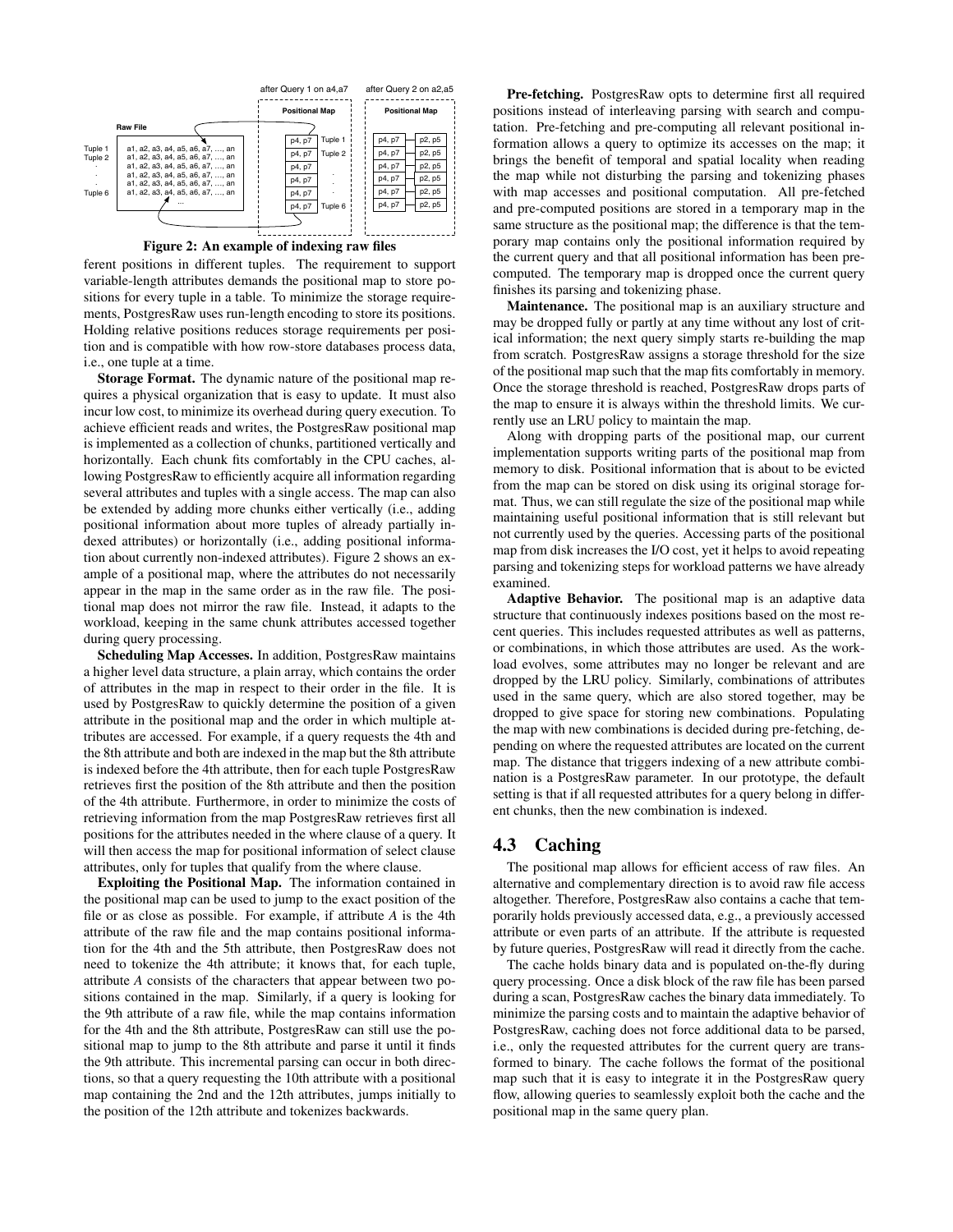

Figure 3: Effect of the number of pointers in the positional map

The size of the cache is a parameter than can be tuned depending on the resources. PostgresRaw follows the LRU policy to drop and populate the cache. Nevertheless, NoDB systems should differentiate between string and other attribute types depending on the character-encoding scheme. For instance, for ASCII data, numerical attributes are significantly more expensive to convert to binary. Thus, the PostgresRaw cache always gives priority to attributes more costly to convert. Overall, the PostgresRaw cache can be seen as the place holder for adaptively loaded data.

#### 4.4 Statistics

Optimizers rely on statistics to create good query plans. Most important choices have to do with selectivity estimation that helps ordering operators such as joins and selections. Creating statistics in modern databases, however, is only possible after data is loaded.

We extend the PostgresRaw *scan* operator to create statistics onthe-fly. We carefully invoke the native statistics routines of the DBMS, providing it with a sample of the data. Statistics are then stored and are exploited in the same way as in conventional DBMS. In order to minimize the overhead of creating statistics during query processing, PostgresRaw creates statistics only on requested attributes, i.e., only on attributes that PostgresRaw needs to read and which are required by at least the current query. As with other features in PostgresRaw, statistics are generated in an adaptive way; as queries request more attributes of a raw file, statistics are incrementally augmented to represent bigger subsets of the data.

On-the-fly creation of statistics brings a small overhead on the PostgresRaw *scan* operator, while allowing PostgresRaw to implement high-quality query execution plans.

## 4.5 Updates

The design of PostgresRaw allows for two different kinds of updates: a) external and b) internal. Via external updates a user can directly update one of the raw data files without using NoDB (e.g. via a text editor) or simply add a new data file. On the other hand, internal updates can be triggered by SQL statements to the NoDB engine. As soon as raw data files are updated or added, their contents are immediately available for querying without further delays as there are no initialization costs in NoDB.

Adding new data files or externally updating a data file in an append-like scenario can be handled by updating the low-level information collected in the positional map and the data stored in the cache. When a new file is added, no auxiliary NoDB data structures have been created for this file in the past so no actions are required. On the other hand, coping with appends on existing files requires extending the positional map and the cache to include the new information the first time the respective file is queried.

Supporting in place updates is more complicated, especially in the case of the positional map. A change in a position of an attribute



in the data file might call for significant reorganization. Nevertheless, being an auxiliary data structure, the positional map can be dropped and recreated when needed again.

#### 5. EXPERIMENTAL EVALUATION

In this section, we present an experimental analysis of Postgres-Raw. Since PostgresRaw is implemented on top of PostgreSQL, the direct comparison between the two systems is particularly important to understand the impact of in situ querying. We have to point out that PostgresRaw is highly affected by any performance bottlenecks present in PostgreSQL, since they share the same query execution engine. We study the performance using both fine tuned micro-benchmarks and well-known benchmarks and workloads. PostgresRaw demonstrates a clear self-organizing behavior; by exploiting caching, indexing and on-the-fly statistics, it outperforms existing in situ query processing proposals while at the same time it provides comparable per query performance to that of traditional database systems where all loading costs need to be paid up front.

All experiments are conducted in a Sun X4140 server with 2 x Quad-Core AMD Opteron processor (64 bit), 2*.*7 GHz, 512 KB L1 cache, 2 MB L2 cache and 6 MB L3 cache, 32 GB RAM, 4 x 250 GB 10000 RPM SATA disks (RAID-0) and using Ubuntu 9*.*04.

#### 5.1 Micro-benchmarks

In the first part of the experimental analysis, we study the behavior of PostgresRaw in isolation, i.e., we study the effect of the various design choices, the positional map and caching techniques. For this part, we use micro-benchmarks in order to perform the proper sensitivity analysis on parameters that affect performance. Later on, we demonstrate results on known benchmarks and workloads.

The experiments presented in this section, use a raw data file of 11 GB, containing  $7.5 * 10^6$  tuples. Each tuple contains 150 attributes with integers distributed randomly in the range  $[0-10^9)$ .

#### *5.1.1 Positional Map*

Impact. The first experiment investigates the impact of the positional map. In particular, we investigate how the behavior of PostgresRaw is affected as the map is populated dynamically with positional information based on the workload.

The set up of the experiment is as follows. We create a random set of simple select project queries. We refer to queries as random, because they may ask for any attribute of the raw file. Each query asks for 10 random attributes of the raw file. Selectivity is 100% as there is no WHERE clause. We measure the average time PostgresRaw needs in order to process all queries with a varying storage capacity for the positional map, from 14*.*3 MB up to 2*.*1 GB.

The results are shown in Figure 3. The impact of the positional map is significant as it eventually improves response times by more than a factor of 2. In addition, performance improves rapidly, not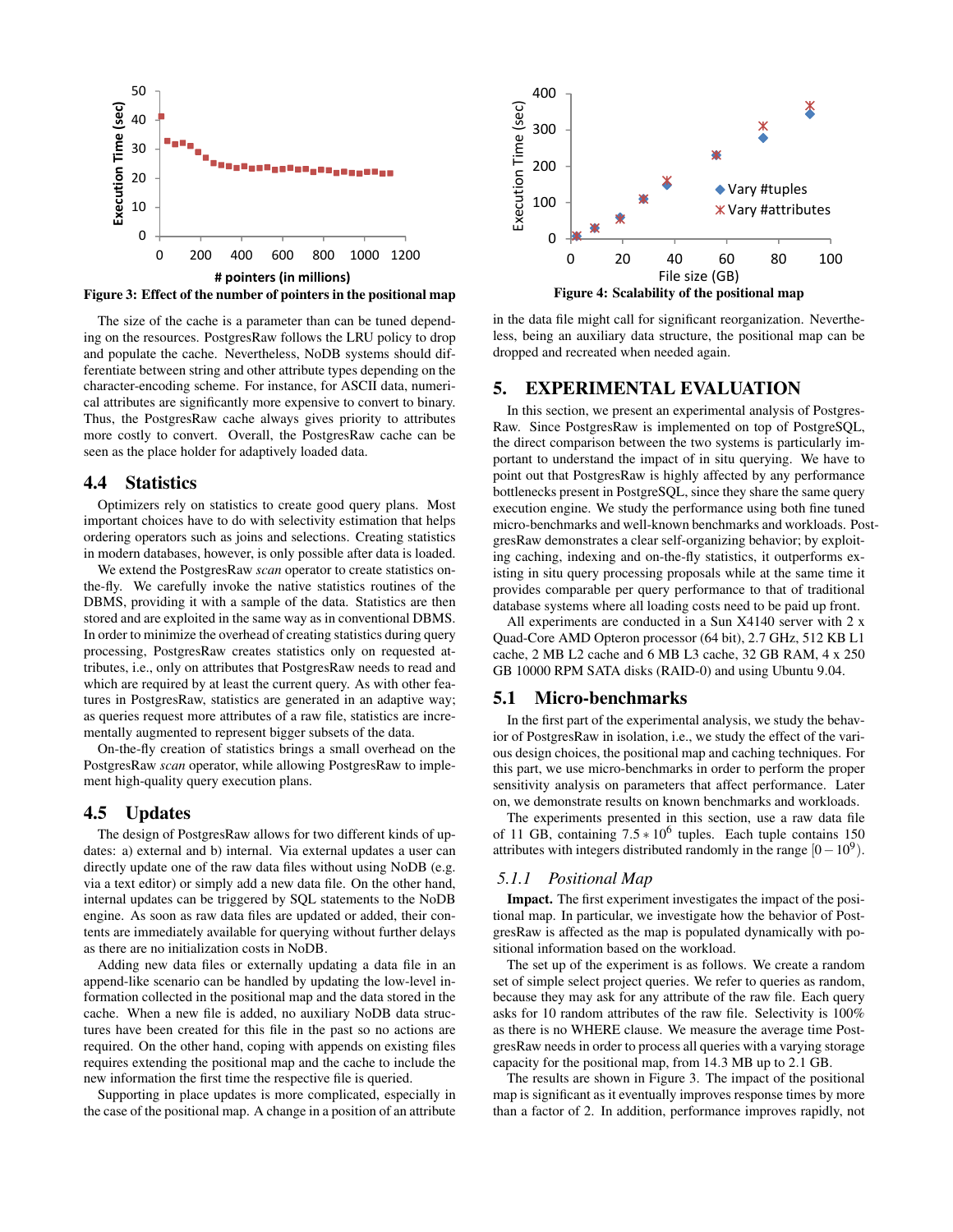

requiring the maximum capacity. With little less than the  $\frac{1}{4}$  of the pointers (260 million positions) collected, execution time is already only 15% from the full indexed case. After  $\frac{3}{4}$  of the pointers are collected, response time remains constant even though the workload is random. Therefore, PostgresRaw does not need to maintain positional information for the complete raw file, thereby saving significant storage and access costs, without compromising performance.

Scalability. The next experiment investigates the scalability of PostgresRaw when exploiting the positional map. The set up is the same as in the previous experiment with the difference that this time the file size is increased gradually from 2 GB to 92 GB. We use two ways to increase the file size; first, by adding more attributes to the file and second, by appending more rows to the file. In the first case, queries remain the same as before. In the second case, we incrementally add more projection attributes to queries as we increase the file size. We ensure that for every case we compare, queries perform similar I/O and computation actions. We allow unlimited storage space for the positional map. Nevertheless, we do not store positions for every tuple in the file but only for positions accessed by the most recent queries. In this experiment, the size of the positional map varies from 350 MB to 13*.*9 GB.

Figure 4 depicts the results. For both cases we observe linear scalability; PostgresRaw exploits the positional map to nicely scale as raw files grow both vertically and horizontally.

#### *5.1.2 Positional Maps and Caching*

The following experiment investigates the behavior of Postgres-Raw when exploiting both the positional map and caching or only one of them. The set up is as follows. We create 50 queries, where each query randomly projects 5 columns of the raw file. As in previous experiments, there is no WHERE clause; selectivity is 100%. We study four variations of PostgresRaw. The first variation, called Baseline, does not use positional maps or caching, representing the behavior of PostgresRaw as if it were a straw-man external files implementation. The second variation, called PostgresRaw PM, uses only the positional map. The third variation, called PostgresRaw C, uses only the cache and an additional minimal map maintaining positional information only for the end of lines in the raw file. The final version, called PostgresRaw PM+C, combines all previous techniques. Again, in this experiment, we do not set a limit on the storage space for the positional map and the cache; however, their combined size always remains below 1*.*4 GB.

The response time for each query in the sequence is plotted in Figure 5. The first query is the most expensive for all PostgresRaw variations. Given that there is no a priori knowledge to exploit, all PostgresRaw variations, need to touch the raw file to extract the needed data; they all show similar performance. Performance improves drastically as of the second query. When the cache and the positional map are enabled the second query is  $82-88\%$  faster than the first. The Baseline variation improves slightly as of the



second query mainly due to file system caching and from there on it provides constant performance, which is not competitive with the other variations; every query needs to scan the raw file without any assistance from indexing and caching.

When only the positional map is used, the first few queries collect metadata information, improving future attribute retrieval by minimizing the parsing and tokenizing costs. The rest of the queries benefit from this information, demonstrating improved and stable performance. The positional map allows PostgresRaw to navigate as close as possible to the required attributes, which is important particularly when only a small subset of the attributes are required in a tuple. When only caching is used, there is a noticeable difference in performance. Caching achieves optimal performance only when all the requested attributes happen to be cached. Nevertheless, if some attributes are missing from the cache, PostgresRaw needs to parse the raw file, which significantly increases the overall execution time  $(3 - 5)$  times in this example). Figure 5 shows that the combined effects of the positional map and caching achieve the best performance; PostgresRaw PM+C outperforms all other approaches across the whole query sequence.

#### *5.1.3 Adapting to Workload Changes*

In this experiment, we demonstrate that PostgresRaw progressively and transparently adapts to changes in the workload. The set up of the experiment is as follows. We use the same raw file as in the previous experiments but the query sequence is expanded to 250 queries. As before, queries are select project queries. Each query refers to 5 random attributes of the file and there is no WHERE clause. The query sequence is divided into 5 epochs and in each epoch we execute 50 different queries. All queries within the same epoch focus on a given part of the raw file. The maximum size of the cache is limited to 2*.*8 GB, while the positional map does not exceed 715 MB.

Figure 6 depicts the results, separating each epoch with vertical lines at positions 50*,*100*,...,*200. The graph plots both the response time for each query in the sequence and how the size of the PostgresRaw cache evolves as queries are evaluated.

During the first epoch, queries refer only to columns  $1-50$ . The cache is initially empty and so is the positional map. After executing 32 queries all data in this part of the file is cached; the cache does not increase any more and performance remains stable. In the second epoch, queries retrieve data between columns  $51 - 100$ . The size of the cache increases even more in order to index the new columns. Performance fluctuates as some queries can fully exploit the cache and have faster response times while others need to go back to the raw file so they pay the extra cost. After the second epoch, the cache is full and all queries enjoy good performance. During the third epoch, we launch random sets of queries requesting columns in the set  $1-100$ , i.e the same regions used in the pre-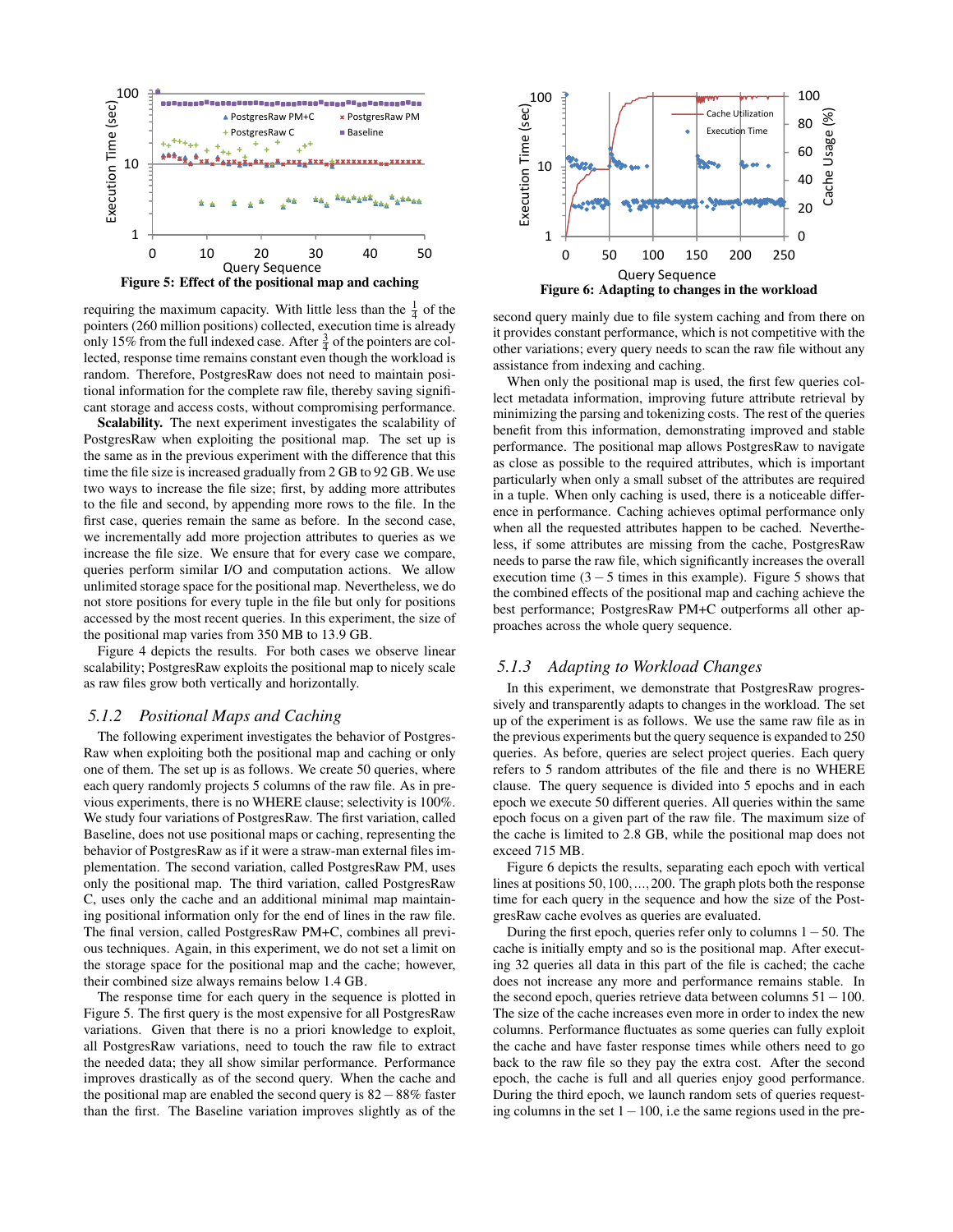

vious two epochs. Since PostgresRaw has built a complete cache of this region, no I/O or parsing is required and the system achieves optimal performance. In the fourth epoch, queries ask for columns  $75-125$ , i.e. half of the queries hit previously explored areas and half of the queries hit new regions. PostgresRaw implements a LRU replacement policy in its cache and drops previously cached data to accommodate the new requests. During the last epoch, the workload again slightly shifts to the region of columns  $85 - 135$ . The effect is that again PostgresRaw needs to replace parts of its cache while parts of the requested data have to be retrieved from the raw file by exploiting the positional map.

Overall, we observe that PostgresRaw gracefully adapts to the changes of the workload. In every epoch, PostgresRaw quickly adapts, adjusting and populating its cache and the positional maps, automatically stabilizing to good performance levels. Additionally, the maintenance of the cache and the positional map do not add significant overhead to query execution.

#### *5.1.4 PostgresRaw vs other DBMS*

In our next experiment we demonstrate the behavior of Postgres-Raw against state-of-the-art DBMS. We compare MySQL (5*.*5*.*13), DBMS X (a commercial system) and PostgreSQL against PostgresRaw with positional maps and caching enabled. MySQL and DBMS X offer "external files" functionality, which enables direct querying over raw files as if they were database tables. Therefore, for MySQL and DBMS X we include two sets of performance results; (a) using external files functionality, and (b) using previously loaded data. For queries over loaded data we also report the time required to load the data; our goal is to show the overall data-toquery time. For all systems, we boost the bulk loading procedure by enabling the file system cache (with asynchronous I/O).

For the first experiment, we study the cumulative time needed to run a sequence of queries with each system. We use a sequence of 9 queries where we also vary selectivity and projectivity. All queries have one selection predicate in the WHERE clause and then project and run aggregations on the rest of the attributes. The first query has 100% selectivity and requires all attributes of the raw file. This is the worst case for PostgresRaw since we have to pay the whole cost of populating the positional map and the cache up front. The next 4 queries are the same with the difference that they vary selectivity, decreasing selectivity at steps of 20% at a time. Then, the final 4 queries are again similar to the first query with the difference that they decrease projectivity at steps of 20% at a time.

Figure 7 shows the results. PostgresRaw achieves the best overall performance. It is competitive with DBMS X and MySQL for this sequence of queries. External files in MySQL (CSV Engine) and DBMS X are significantly slower than querying over loaded

data or PostgresRaw, since each query repeatedly scans the entire file. Conventional wisdom indicates that the overhead inherent to in situ querying is problematic. This is indeed the case for straightforward in situ techniques such as external files. Nonetheless, these results show that the in situ overhead is not a bottleneck if we apply more advanced techniques that amortize the overhead across a sequence of queries, allowing for quick access to the data. Compared to PostgreSQL, PostgresRaw shows a significant advantage (25*.*75% in this case) even though it uses the same query engine. PostgreSQL is 53% slower than DBMS X if we take into account only the query execution time (without the loading costs). PostgresRaw, on the other hand, manages to be 6% faster than DBMS X even though it uses the same engine as PostgreSQL; by avoiding the loading costs, PostgresRaw has already answered the first 4 queries when DBMS X starts processing the first query.

In addition to demonstrating cumulative response times, in the following experiments we report on individual query response times as we vary the selectivity and projectivity. We do not include external files in this comparison as the respective response times are over an order of magnitude slower. For MySQL, DBMS X and PostgreSQL queries are submitted over previously loaded data but the loading time is not taken into account here; buffer caches are cold, however. As in our previous experiment, selectivity and projectivity is incrementally decreased during the query sequence.

Figure 8(a) shows the results as the selectivity decreases from 100% to 1% with projectivity constant at 100%. Similarly, Figure 8(b), depicts the performance with constant selectivity (100%) while projectivity decreases from 100% to 10%. The first query is similar in both graphs; selectivity is 100% and projectivity is 100%. This is the worst possible query for PostgresRaw; with an empty map and cache, it forces PostgresRaw to parse and tokenize the complete raw file. PostgresRaw is merely 2*.*3 times slower in the first query than PostgreSQL, but PostgresRaw actually outperforms PostgreSQL for the remaining queries even though it is performing in situ data accesses and sharing the same relational query execution engine. For all systems, as selectivity and projectivity decreases, performance improves as less computation effort is needed. Moreover, the improvement of PostgresRaw over PostgreSQL increases since we are bringing only the useful attribute values in the CPU caches. PostgresRaw improves even more as in addition to computation costs that have to do with the query components, e.g., aggregations, it can also decrease parsing and tokenizing costs via selective parsing and tokenizing actions.

Low selectivity and projectivity drastically reduce the query execution time in PostgresRaw, making it competitive with state-ofthe-art DBMS without requiring data loading. The positional map allows us to read only the data required to answer queries, avoiding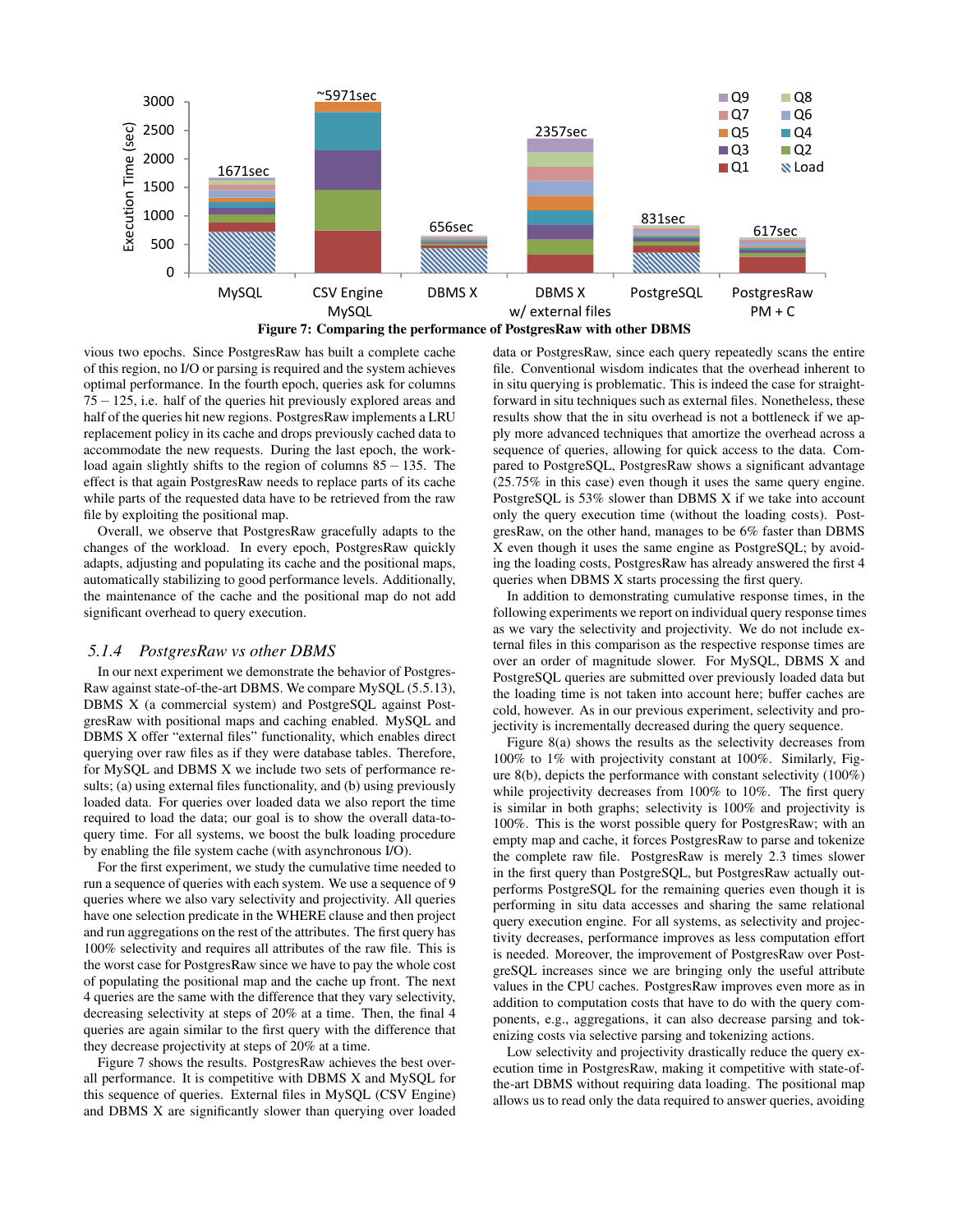

unnecessary processing. At the same time, caching further reduces the response time for commonly accessed data. Overall, Postgres-Raw shows that it is feasible to amortize the overheads inherent to in situ querying over a sequence of queries, making an in situ system competitive with a conventional DBMS.

### 5.2 TPC-H Workload

In the following experiment, we compare the behavior of PostgresRaw against PostgreSQL, using the TPC-H decision support benchmark scale factor 10. We use two variations of PostgresRaw. The first has the positional map enabled but caching disabled (PostgresRaw PM), while the second version has both positional maps and caching enabled (PostgresRaw PM+C). In this experiment, we allow unlimited storage space for the positional map and the cache. In TPC-H, tuples have few attributes and each attribute has a narrow width which narrows the effectiveness of the positional map.

Figure 9 shows the execution time for Queries 10 and 14 of TPC-H. Query 10 has a join over 4 tables (Customer, Orders, Lineitem, Nation), which requires reading data from four separate files, while Query 14 touches two tables (Orders and Lineitem). Tables Orders and Lineitem are the largest table in TPC-H. In all cases, the systems are cold. For PostgreSQL data must be loaded before queries can be submitted. PostgresRaw does not require any a priori loading, so queries can be submitted directly. Figure 9 shows that PostgresRaw is faster as long as positional maps are enabled (regardless of caching). The caching version is slower due to the overhead of creating and populating the cache.

Now that PostgreSQL and PostgresRaw are "warm", we submit a larger subset of TPC-H queries. Figure 10 shows the results. (The remaining queries were not implemented because their performance is either very poor in conventional PostgreSQL, or relied on functionality not yet fully implemented in the PostgresRaw prototype, such as views.) PostgresRaw with the positional map is always slower than PostgreSQL: 3*x* slower when running Q6 while approximately 25% slower in Q1.

When the cache is enabled, however, the PostgresRaw PM+C is faster than PostgreSQL in most of the queries even though PostgreSQL initially spent 802 seconds loading data. The goal of this experiment is not to conclude that PostgresRaw is faster than PostgreSQL but to show that an in situ query engine can be competitive with a conventional DBMS in important scenarios.

#### 5.3 Alternative File Format: FITS

To demonstrate the applicability of PostgresRaw across multiple file formats, we also implemented the FITS (Flexible Image Transport System) file format. FITS is widely used in astronomy to store, transmit, manipulate and archive data. For instance, the Sloan Sky Digital Survey (SDSS) data is available in FITS.

FITS files can store multidimensional arrays (e.g. raw images acquired by telescopes) or tables (e.g. containing information about observed stars and galaxies). Tables can be stored in either ASCII or binary. A single FITS file can contain multiple images and tables. The file header, stored in ASCII, describes the contents of each payload including additional metadata information. A widely used tool to handle FITS files is the C library CFITSIO developed by NASA. It allows users to read data and apply filters to rows, columns or spatial regions.

The FITS-enabled PostgresRaw allows users to query FITS files containing binary tables directly, using regular SQL statements. We support FITS binary tables instead of ASCII tables because querying ASCII tables is very similar to CSV. Binary file formats however, are significantly different and pose different challenges. For instance, while parsing may not be required since each tuple and attribute is usually located in a well-known location, techniques such as caching become more important.

Unlike previous experiments, we cannot compare PostgresRaw directly with traditional databases, since they do not support loading of FITS files into tables. In fact, a major advantage of the PostgresRaw philosophy is that it allows database technology, such as declarative queries, to be executed over data sources that would otherwise not be supported. Therefore, we compare PostgresRaw with a custom-made C program that uses the CFITSIO library and procedurally implements the same workload as PostgresRaw.

Figure 11 illustrates the time breakdown for a set of queries over a single FITS file of 12 GB. The machine used is a dual CPU Intel Xeon X5660 (2.80GHz, 6 cores, 12MB cache) with 48 GB of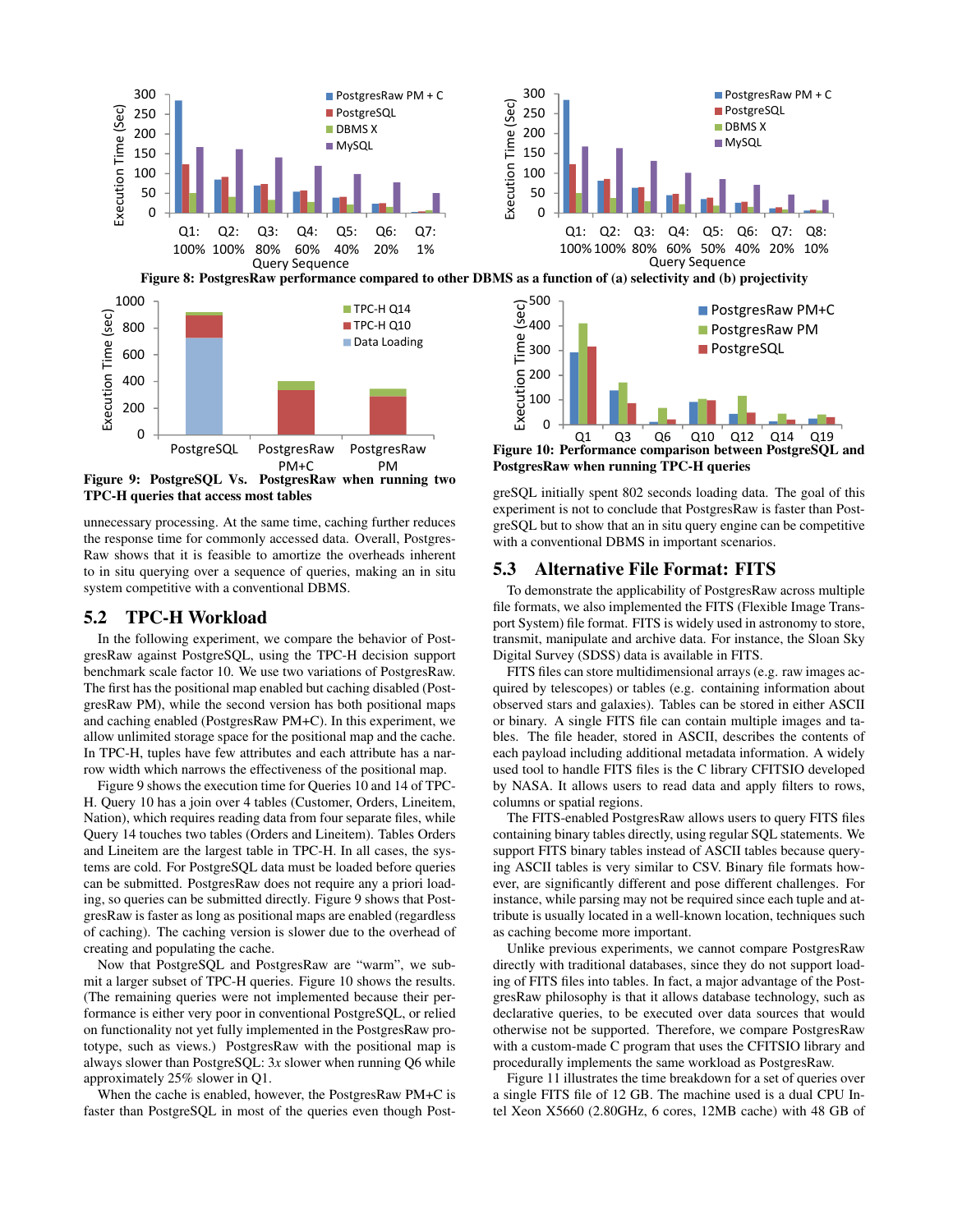

RAM. Each query executes a MAX, MIN or AVG over columns of float values in a table with approximately 4.3 million rows. The CFITSIO column includes the query execution times of the custommade CFIOTS C program. In both cases, the file system caches are warm. If the caches were cold, the first query execution time would be approximately 16 seconds in both systems; the remaining queries would take the same time as in Figure 11.

The PostgresRaw implementation for FITS uses caching. Interestingly, the CFITSIO implementation also benefits from caching but only at the file system level. From the results in Figure 11, it is apparent that the data structures used in PostgresRaw to cache data are more appropriate.

There are three observations from these results: a) the CFITSIO approach leads to nearly constant query times since the entire file must be scanned for every query, while in PostgresRaw there is a performance gain after the first query (where caches are built), b) after as a few as 10 queries, the data-to-query time in PostgresRaw is lower than in CFITSIO, and c) it is much easier to submit a query to PostgresRaw, since only SQL statement is required, while each CFITSIO query requires a different, custom-made C program.

#### 5.4 Statistics in PostgresRaw

In our final experiment, we demonstrate the behavior of PostgresRaw when statistics are created on-the-fly during query processing. The set up is as follows. We use 4 instances of TPC-H Query 1, as generated by the TPC-H query generator. We compare two versions of PostgresRaw. The first one generates statistics onthe-fly in an adaptive way, while the second one does not generate or exploit statistics at all.

Figure 12 shows the response times when running all 4 queries. The first query uses the same plan in both versions of PostgresRaw and is used to initialize the positional map and the caching as well. Collecting statistics adds an additional overhead of 4*.*5 seconds in the execution time of the first query. PostgresRaw analyzes and creates statistics only for the attributes required for the current query. After the first query, the rest of the queries have different behavior even though they have essentially the same query template. In the PostgresRaw version with statistics support, queries run three times faster in comparison with the version without statistics. By examining the query plans, we notice that the optimizer selects a different set of operators and changes the ordering of operators in PostgresRaw with statistics which explains the improvement in performance. Generating the statistics on-the-fly adds only a small overhead, while it significantly improves query plan selection.

# 6. TRADE-OFFS FOR IN SITU QUERYING PROCESSING

In situ querying, although desirable in theory, is thought to be prohibitive in practice. Executing queries directly over raw data files incurs significant additional overhead to the execution path,



Figure 12: Execution time as PostgresRaw generates statistics

when compared to query execution over tables with previouslyloaded data. Nonetheless, our PostgresRaw implementation demonstrates that auxiliary structures reduce the time to access raw data files and amortize the overhead across a sequence of queries. The result is an in situ system that is competitive with a DBMS under certain workloads, but without requiring data to be loaded in advance. In situ query execution introduces a new set of trade-offs, which require further analysis:

Data Type Conversion. In PostgresRaw, data is stored in the source data files. For ASCII files, the in situ engine must convert the data into its proper type, e.g. from string to integer. Conventional DBMS perform this conversion only once at loading time. To alleviate the data type conversion overhead, PostgresRaw only converts the attributes in the tuple that are actually needed to answer a query. Nonetheless, data type conversion is not always an overhead: if a raw data file consists of variable-length strings, then PostgresRaw over CSV files is actually faster than a conventional DBMS because there is no need to convert data nor create secondary copies when loading data into a DBMS. If the source data files are in binary, data conversion is also not an overhead, as demonstrated with the FITS file format where the PostgresRaw prototype is competitive with a custom-made C program. Caching can also be used where data conversion is expensive and caches are cheap to maintain. An example are CSV files (ASCII strings) containing integer attributes. Converting each value to a binary integer is expensive, but integers take little space in memory, making them good candidates for caching. Different data types, however, affect NoDB performance in different ways and should be taken into account when deciding the data to cache or load directly.

File Size vs. Database Size. Loading data into a DBMS creates a second copy of the data. This copy, however, can be stored in an optimized manner depending on the database schema: e.g. integers stored in a database page (in binary) likely take less space than in ASCII. Nonetheless, there are cases where a second copy does not imply less data. For instance, variable-sized data stored in fixedsize fields usually takes more space in a database page rather than in its raw form. Therefore, depending on the workload, in situ engines can benefit from keeping data in its raw form.

Complex Database Schemas. DBMS support complex database schemas with large number of tables and columns within a table. Nonetheless, complex schemas usually require a DBA to tune vendor-specific configuration settings. For instance, a commercial DBMS we tested does not allow a row to be split across pages; if there are many columns within a table, or columns have large fields, the DBA must manually increase the page size, buffer pool and table space. These configurations are not straightforward and are also subjected to additional limitations: e.g. pages must also have a minimum number of rows, so if the schema is very small, parts of the page are unused. In addition, larger tuples cause unpredictable behavior due to the use of slotted pages in the DBMS. PostgresRaw, however, is robust to complex schemas, since it does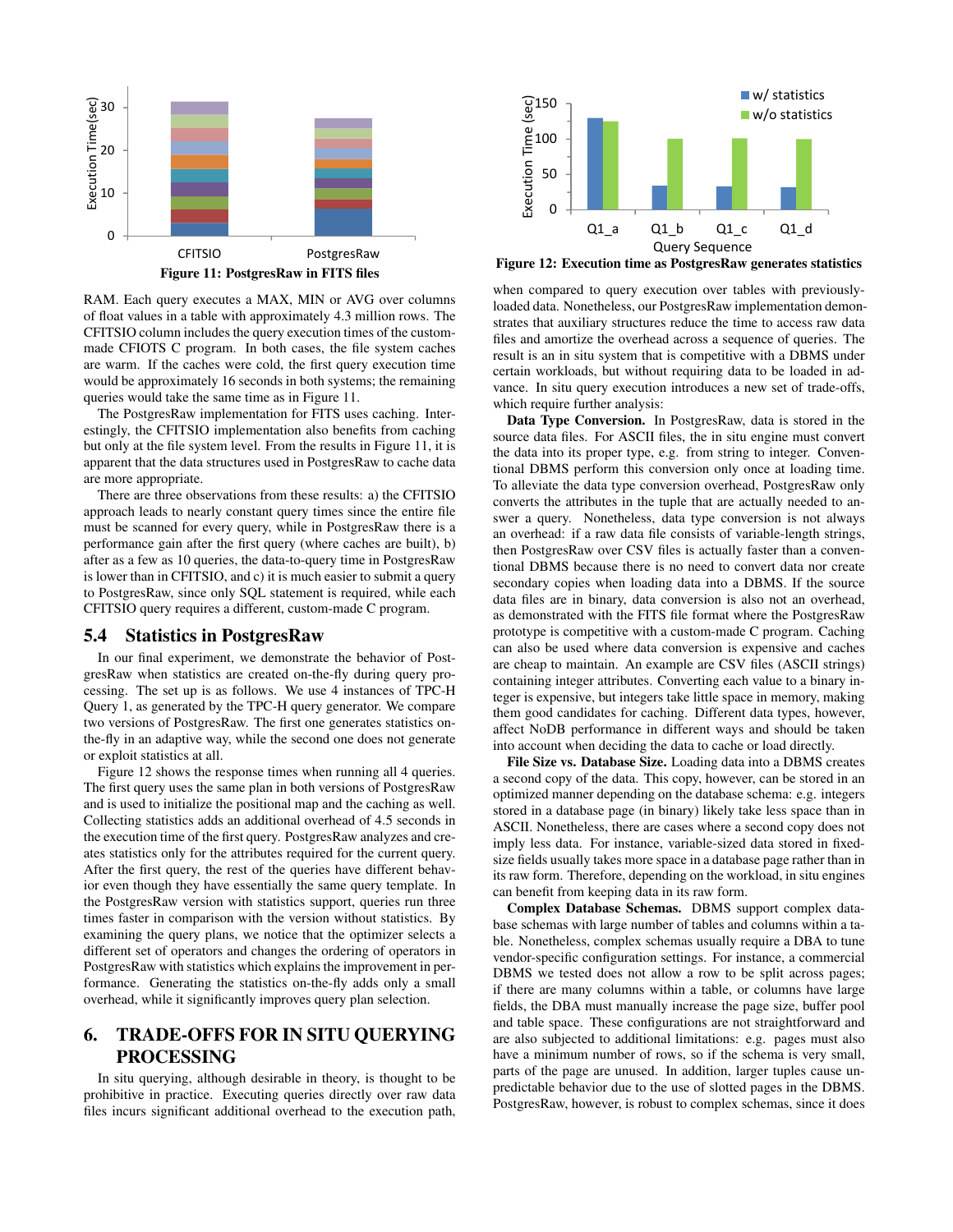not rely on page structures that may overflow. This difference is illustrated in Figure 13, where the query response time of PostgreSQL is compared with PostgresRaw for a sequence of queries while varying the width of the attributes from 16 to 64. In the case of PostgreSQL, the query response time worsens significantly as the size of each attribute increases. The slowdown in PostgresSQL is at least 20 times and up to 70 times, while in PostgresRaw it is less significant: usually around 50% and at most 6 times.

Types of Data Analysis. Current DBMS are best suited to manage data that is loaded only once or rarely in an incremental fashion, with well-known and rarely changing workloads. DBMS require physical design steps for best performance, such as creating indexes or partitions, which are time-consuming tasks. In situ databases, however, are more suited for users that need to explore data without having to load entire datasets. Users should be willing to pay an extra penalty during the early queries, as long as they do not need to create data loading scripts. In situ databases are also useful when there are large datasets but users only need to frequently analyze small subsets of the data; such scenarios are increasingly common. For instance, scientific users have new datasets available regularly.

Integration with External Tools. DBMS are designed to be the main repository for the data, which makes the integration of DBMS data with external tools inherently hard. Techniques such as ODBC, stored procedures and user-defined functions aim to facilitate the interaction with data stored on the DBMS. Nonetheless, none of these techniques is fully satisfactory and in fact, this is a common complaint of scientific users, who have large repositories of legacy code that operates against raw data files. Migrating and reimplementing these tools in a DBMS would be difficult and likely require vendor-specific hooks. The NoDB philosophy significantly facilitates such data integration, since users may continue to rely on their legacy code in parallel to systems such as PostgresRaw.

Database Independence. DBMS store data in database pages using proprietary and vendor-specific formats. The DBMS has complete ownership over the data, which is a cause of concern for some users, if we take into account the proliferation of vendors offering data import/export tools. The NoDB philosophy, however, achieves database independence, since the raw data files remain as the main data repository.

#### 7. OPPORTUNITIES

The NoDB philosophy drastically and fundamentally redefines the way database systems are designed. It requires revisiting wellestablished assumptions and implementation techniques, while also enabling new opportunities, which are discussed in this section.

Flexible Storage. NoDB systems do not require a priori loading, which implies they also do not require a priori decisions on how data is physically organized during loading. Data that is adaptively loaded can be cached in memory or written to disk in a format that enables faster access in the future. Data compression can also be applied, where beneficial. Deciding the proper memory and storage layout is an open research question. Rows, columns and hybrids all have comparative advantages and disadvantages. Nevertheless, a NoDB system benefits uniquely from avoiding to take these decisions in advance. In NoDB, physical layout decisions can be done online, and change overtime as the workload changes; every time data is brought from raw files, such a system can make dynamic decisions regarding the physical layout to use, based on the workload.

Adaptive Indexing. Furthermore, the NoDB philosophy brings new opportunities towards achieving fully autonomous database systems, i.e., systems that require zero initialization and administration. Recent efforts in database cracking and adaptive indexing [11, 12, 13, 16, 17, 18, 19] demonstrate the potential for incrementally building and refining indexes without requiring an administrator to tune the system, or knowing the workload in advance. Still, though, all data has to be loaded up front, breaking the adaptation properties and forcing a significant delay in data-to-query time. We envision that adaptive indexing can be exploited and enhanced for NoDB systems. A NoDB-like system with adaptive indexing can avoid both index creation and loading costs, while providing fullfeatured database functionality. The major challenge is the design of adaptive indexing techniques directly on raw files.

Auto Tuning Tools. In this paper, we have considered the hard case of zero a priori idle time or workload knowledge. Traditional systems assume "infinite" idle time and knowledge to perform all necessary initialization steps. In many cases, though, the reality can be somewhere in between. For example, there might be some idle time but not enough to load all data. Auto tuning tools for NoDB systems, given a budget of idle time and workload knowledge, have the opportunity to exploit idle time as best as possible, loading and indexing as much of the relevant data as possible. The rest of the data remains unloaded and unindexed until relevant queries arrive. A NoDB tuning tool should take into account raw data access costs, I/O costs in addition to the typical query workload based parameters used by modern auto tuning tools. The NoDB philosophy brings new opportunities in exploiting every single bit of idle time or workload knowledge even if that is not enough for the complete initialization effort a traditional DBMS would do.

Updates. Traditionally, external files are considered as readonly sources with no support for inserts or updates. Immediate access on updated raw data files provides a major opportunity towards decreasing even further the data-to-query time and enabling tight interaction between the user and the database system. In order to optimize performance in such cases, a NoDB system needs to maintain and many times extend its auxiliary data structures including caches, indexes, and statistics so that any change in the data files be reflected immediately in any incoming NoDB queries. Despite being a technical challenge, the effort would bring substantial gains for users. In particular, it would allow seamless integration of existing data analysis tools together with NoDB systems.

Information Integration. Another major opportunity with the NoDB vision is the potential to query multiple different data sources and formats. NoDB systems can adopt format-specific plugins to handle different raw data file formats. Implementing these plugins in a reusable manner requires applying data integration techniques but may also require the development of new techniques, so that commonalities between formats are determined and reused. Additionally, supporting different file formats also requires the development of hybrid query processing techniques, or even adding support for multiple data models (e.g. for array data).

File System Interface. Another very interesting opportunity that comes with NoDB is that of bridging the gap between file systems and databases. Unlike traditional database systems, data in NoDB systems is always stored in file systems, such as NTFS or ext4. This provides NoDB the opportunity to intercept file system calls and gradually create auxiliary data structures that speed up future NoDB queries. For instance, as soon as a user opens a CSV file in a text editor, NoDB can be notified through the file system layer and, in a background process, start tokenizing the parts of the text file currently being read by the user. Future NoDB queries can benefit from this information to further reduce the query response time. Obtaining this information is reasonably cheap since the data has already been read from disk by the user request and is in the file system buffer cache. A file system interface also allows a NoDB